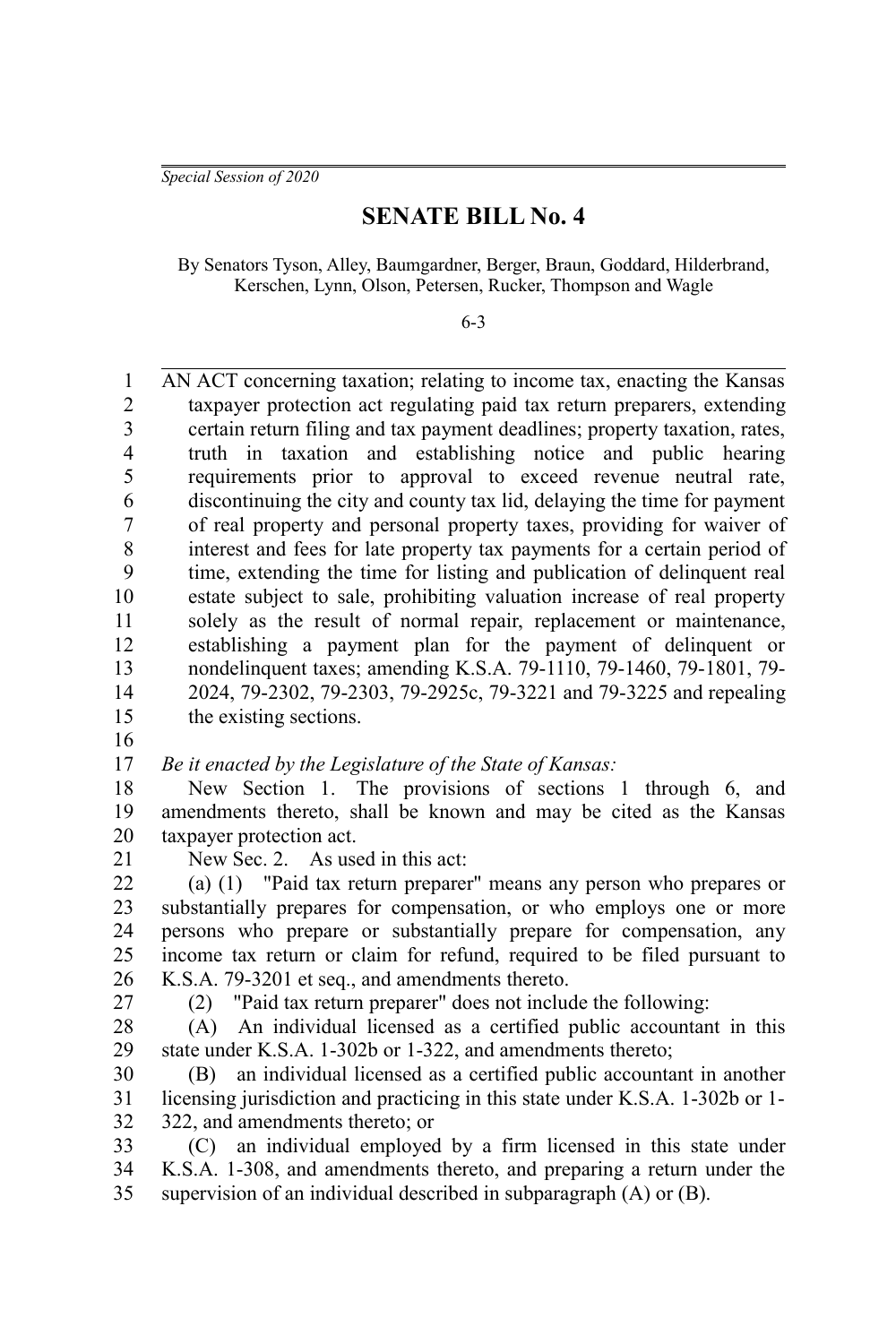1

(b) "Secretary" means secretary of the Kansas department of revenue.

New Sec. 3. (a) On and after January 1, 2021, any income tax return or claim for refund prepared or substantially prepared by a paid tax return preparer shall be signed by the paid tax return preparer and shall bear the paid tax return preparer's federal internal revenue service preparer tax identification number. Any paid tax return preparer who fails to sign the income tax return or claim for refund or who fails to provide the preparer's federal internal revenue service preparer tax identification number shall pay a civil penalty of \$50 for each such failure to the Kansas department of revenue, unless it can be shown that the failure was due to reasonable cause and not willful or reckless conduct. The penalty imposed on any paid tax return preparer with respect to returns or claims for refund filed during any calendar year shall not exceed \$25,000 per paid tax return preparer. 2 3 4 5 6 7 8 9 10 11 12 13 14

(b) The penalty shall be imposed pursuant to this section upon the written order of the secretary or the secretary's designee to the paid tax return preparer who committed the violation. Such order shall state the violation, the penalty to be imposed and the right of the paid tax return preparer to appeal the order. Such order shall be subject to appeal and review in the manner provided by the Kansas administrative procedure act. 15 16 17 18 19 20

(c) Any penalty collected pursuant to this section shall be remitted to the state treasurer in accordance with the provisions of K.S.A. 75-4215, and amendments thereto. Upon receipt of each such remittance, the state treasurer shall deposit the entire amount in the state treasury to the credit of the state general fund. 21 22 23 24 25

New Sec. 4. (a) The secretary or the secretary's designee is hereby authorized to enjoin any person from engaging in conduct described in subsection (b) or from further action as a paid tax return preparer under the provisions of the Kansas taxpayer protection act who is found to be in violation of this act. The secretary or the secretary's designee shall be entitled in any proceeding brought for such purpose to have an order restraining such person from engaging in conduct in violation of the provisions of this act. No bond shall be required for any such restraining order or for any temporary or permanent injunction issued in such proceedings. The secretary may commence suit in a court of competent jurisdiction to enjoin any paid tax return preparer from further engaging in any conduct described in subsection (b) or from further action as a paid tax return preparer in this state. The secretary may request the assistance of the attorney general or the attorney general's duly authorized designee to enforce provisions of this section. 26 27 28 29 30 31 32 33 34 35 36 37 38 39 40

(b) In an action pursuant to subsection (a), the court may enjoin the paid tax return preparer from further engaging in any conduct described in this subsection, if the court finds that injunctive relief is appropriate to 41 42 43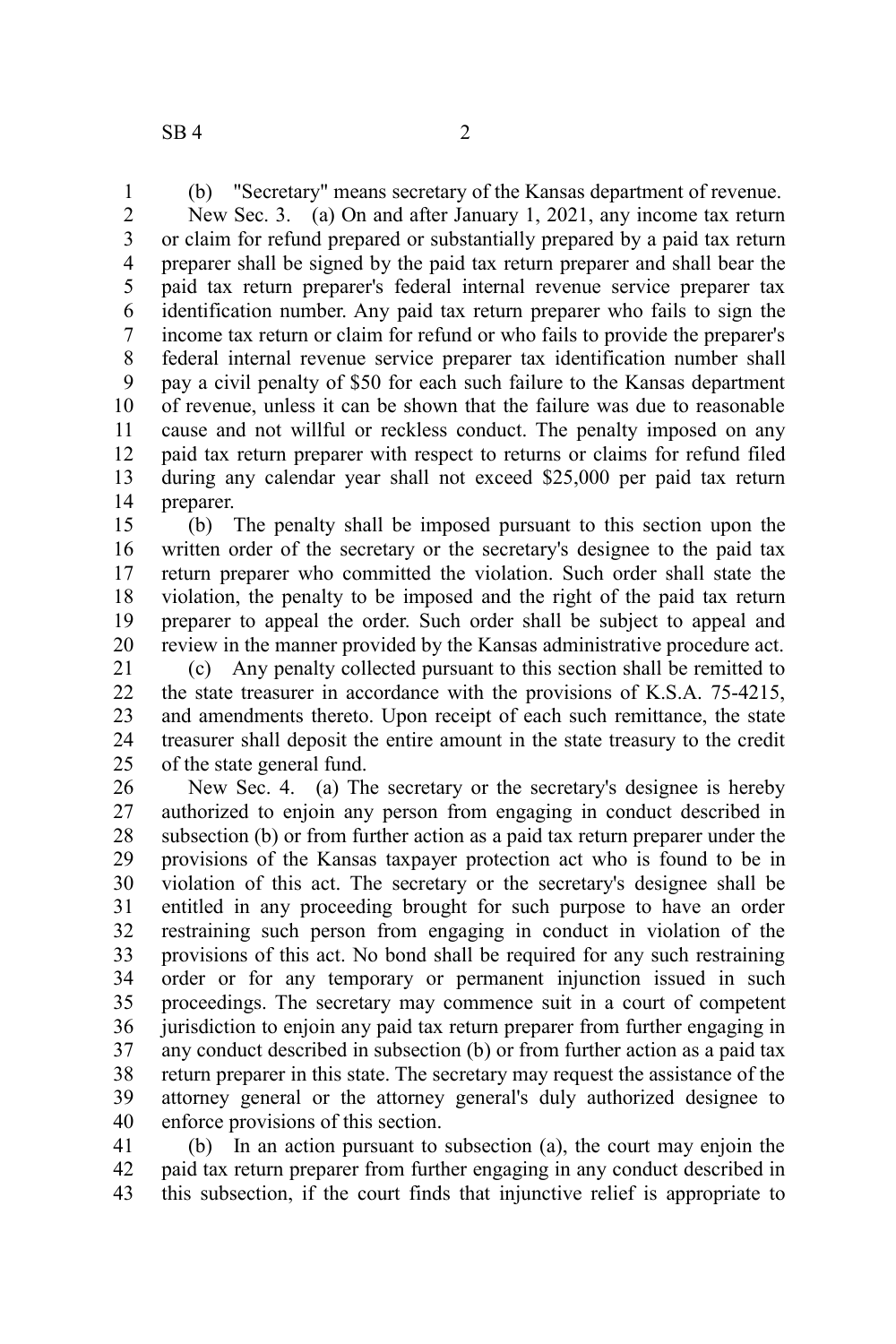prevent the occurrence of such conduct. The court may issue an injunction when the paid tax return preparer has engaged in any of the following conduct: 1 2 3

(1) Prepared any income tax return or claim for refund that includes an understatement of a taxpayer's liability due to an unreasonable position. As used in this subsection, "unreasonable position" means the same as defined by section 6694(a)(2) of the federal internal revenue code; 4 5 6 7

(2) prepared any income tax return or claim for refund that includes an understatement of a taxpayer's liability due to the paid tax return preparer's willful or reckless conduct. As used in this subsection, "willful or reckless conduct" means the same as defined by section 6694(b)(2) of the federal internal revenue code; 8 9 10 11 12

(3) where required, failed to do any of the following:

13 14 15

18

(A) Furnish a copy of the income tax return or claim for refund;

(B) sign the income tax return or claim for refund;

(C) furnish an identifying number; 16

(D) retain a copy of the income tax return or claim for refund; or 17

(E) be diligent in determining eligibility for tax benefits;

(4) negotiated a check issued to the taxpayer by the department of revenue without the permission of the taxpayer; 19 20

(5) engaged in any conduct subject to any criminal penalty provided for in chapter 79 of the Kansas Statutes Annotated, and amendments thereto; 21  $22$ 23

(6) misrepresented the paid tax return preparer's eligibility to practice before the department of revenue or otherwise misrepresented the paid tax return preparer's experience or education; 24 25 26

(7) guaranteed the payment of any income tax refund or the allowance of any income tax credit; or 27 28

(8) engaged in any other fraudulent or deceptive conduct that substantially interferes with the proper administration of the tax laws of the state of Kansas. 29 30 31

(c) If the court finds that a paid tax return preparer has continually or repeatedly engaged in any conduct described in subsection (b) and that an injunction prohibiting the conduct would not be sufficient to prevent the person's interference with the proper administration of the tax laws of the state of Kansas, the court may enjoin the person from acting as a paid tax return preparer in the state of Kansas. The fact that the person has been enjoined from preparing tax returns or claims for refund for the United States or any other state in the five years preceding the petition for an injunction shall establish a prima facie case for an injunction to be issued pursuant to this section. For purposes of this subsection, "state" means a state of the United States, the District of Columbia, Puerto Rico, the United States Virgin Islands or any territory or insular possession subject 32 33 34 35 36 37 38 39 40 41 42 43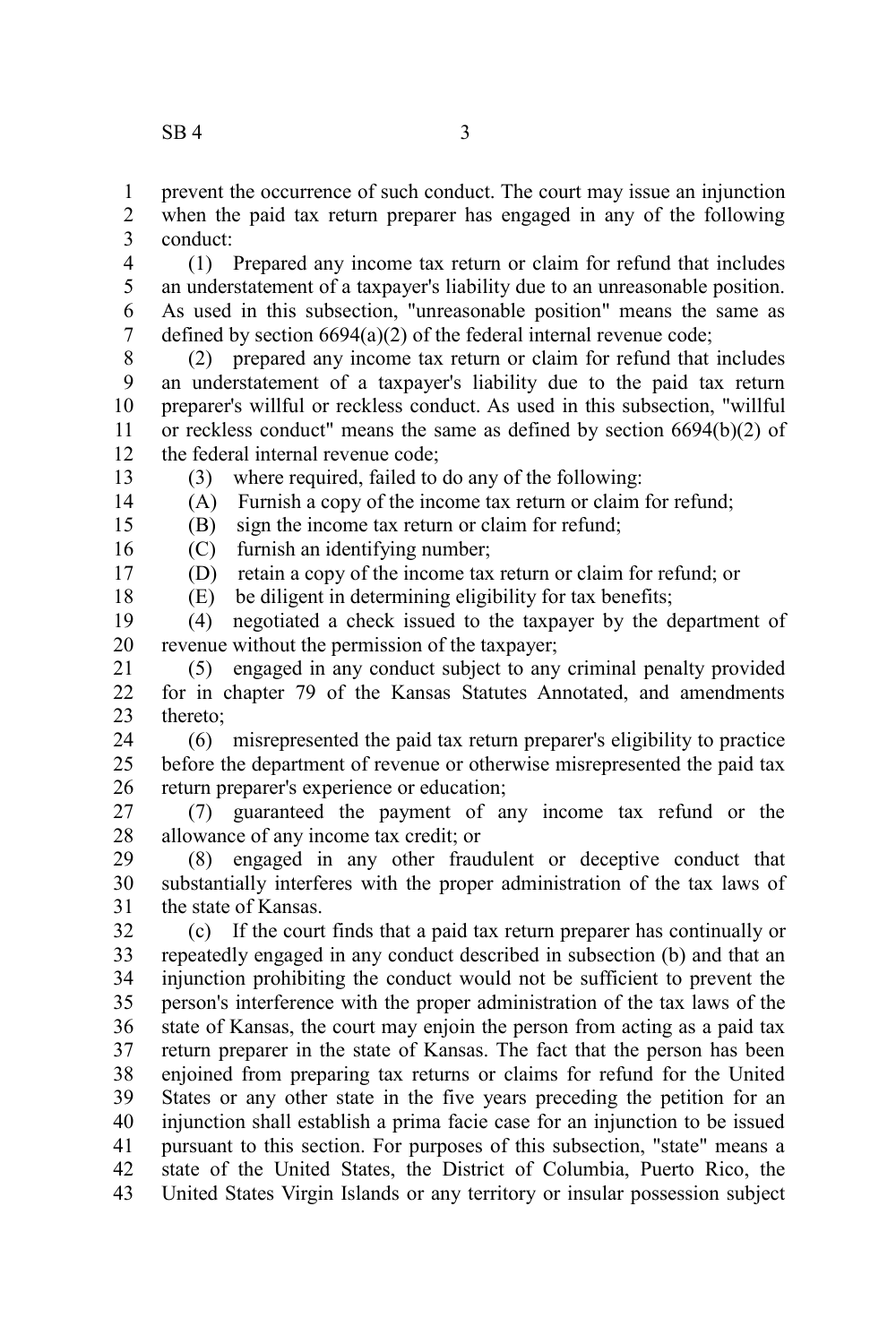to the jurisdiction of the United States. 1

(d) The secretary or the secretary's designee shall annually report a summary of the secretary's enjoinment actions on the department of revenue's website. 2 3 4

New Sec. 5. (a) Preparation or substantial preparation of any income tax return or claim for refund filed pursuant to K.S.A. 79-3201 et seq., and amendments thereto, by a paid tax return preparer, whether or not a resident or citizen of this state, thereby submits the preparer to the jurisdiction of the courts of this state as to any cause of action arising from the provisions of this act. 5 6 7 8 9 10

(b) Every action pursuant to this act shall be brought in the district court of Shawnee county. 11 12

(c) In lieu of initiating or continuing an action or proceeding, the secretary or the secretary's designee may accept a consent judgment with respect to any act or practice declared to be a violation of this act. A consent judgment shall provide for the discontinuance by the paid tax return preparer entering the same of any act or practice declared to be a violation of this act. Any consent judgment entered into pursuant to this section shall not be deemed to admit the violation, unless it does so by its terms. Before any consent judgment entered into pursuant to this section shall be effective, it shall be approved by the district court and an entry made in the manner required for making an entry of judgment. Once such approval is received, any breach of the conditions of such consent judgment shall be treated as a violation of a court order and shall be subject to all the penalties provided by law. 13 14 15 16 17 18 19 20 21 22 23 24 25

New Sec. 6. The secretary may adopt rules and regulations necessary to carry out the provisions of the Kansas taxpayer protection act. 26 27

Sec. 7. K.S.A. 79-1110 is hereby amended to read as follows: 79- 1110. *(a)* Every national banking association, bank, trust company, and savings and loan association subject to taxation under this act shall make its return and pay the tax imposed to the director of taxation on or before the 15th day of the fourth month following the close of its federal taxable year, in the same manner, except for computing the net income subject to tax, as corporations are required to make their returns and pay their taxes under the Kansas income tax act. Every such national banking association, bank, trust company and savings and loan association shall be subject to other provisions of the Kansas income tax act applicable to other corporations and shall be subject to the penalties imposed on corporations by K.S.A. 79-3222, 79-3228 and 79-3234 insofar as the same can be made applicable. 28 29 30 31 32 33 34 35 36 37 38 39 40

*(b) With respect to tax year 2019, the deadline for filing returns shall be extended to July 15, 2020, for returns with original due dates of April 15, 2020, through July 15, 2020. With respect to tax year 2019, no penalty* 41 42 43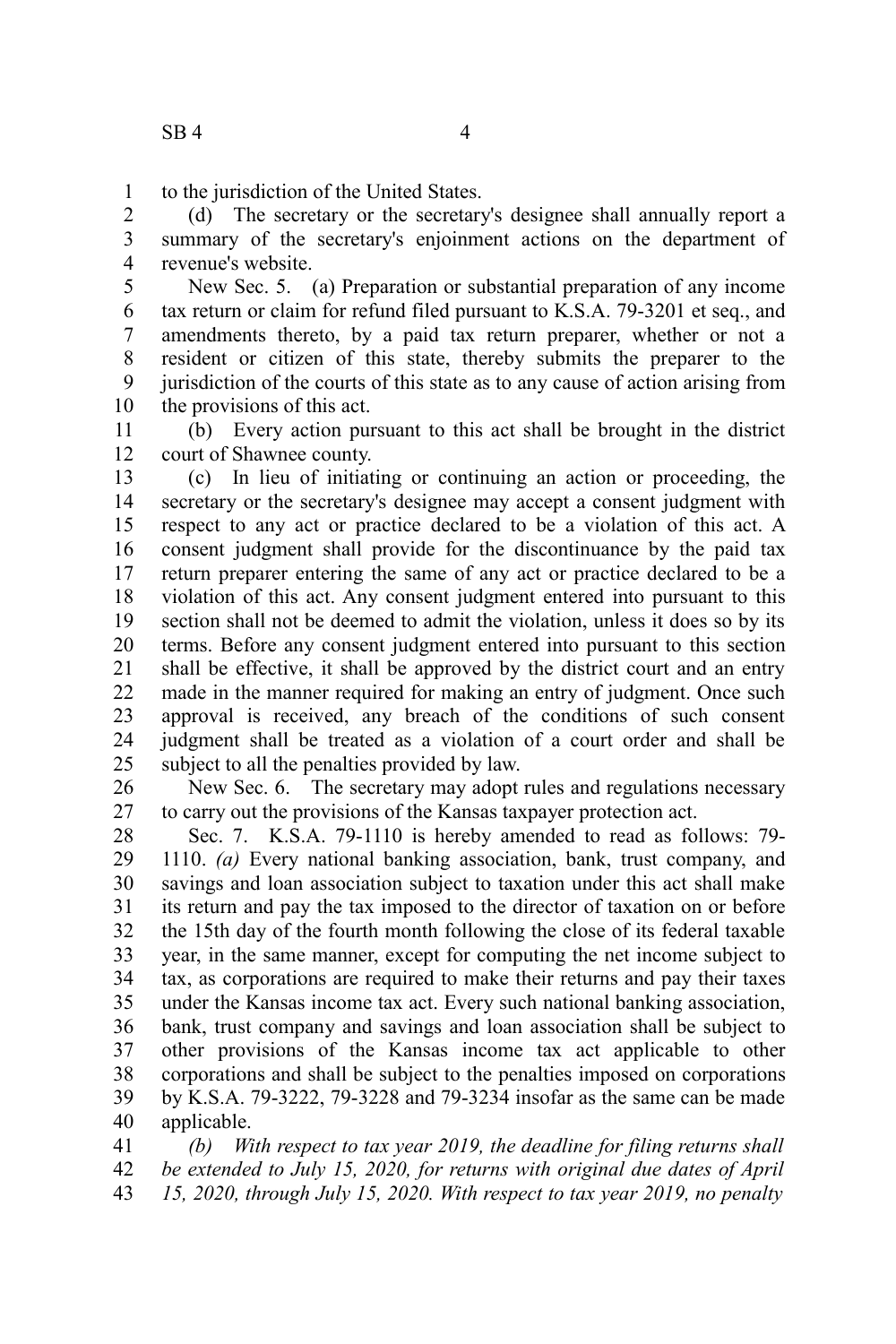*or interest authorized pursuant to K.S.A. 79-3228, and amendments thereto, shall be imposed if such tax liability is paid on or before July 15,* 1 2

*2020.* 3

Sec. 8. K.S.A. 79-3221 is hereby amended to read as follows: 79- 3221. (a) All returns required by this act shall be made as nearly as practical in the same form as the corresponding form of income tax return by the United States. Unless another identifying number has been assigned to an individual by the internal revenue service for purposes of filing such individual's federal income tax return, the social security number issued to an individual, the individual's spouse, and all dependents of such individual for purposes of section 205  $(c)(2)(A)$  of the social security act shall be used as the identifying number and included on the return when filing such return. 4 5 6 7 8 9 10 11 12 13

(b) All returns shall be filed in the office of the director of taxation on or before the  $15<sup>th</sup>$  day of the fourth month following the close of the taxable year, except as provided in subsection (c) hereof. Tentative returns may be filed before the close of the taxable year and the estimated tax computed on such return, paid, but no interest will be paid on any overpayment of tax liability, computed on such tentative return. 14 15 16 17 18 19

(c) *(1)* The director of taxation may grant a reasonable extension of time for filing returns in accordance with rules and regulations of the secretary of revenue. Whenever any such extension of time to file is requested by a taxpayer and granted by the director with respect to any tax year commencing after December 31, 1992, no penalty authorized by K.S.A. 79-3228, and amendments thereto, shall be imposed if 90% of the liability is paid on or before the original due date. 20 21 22 23 24 25 26

*(2) With respect to tax year 2019, the deadline for filing returns shall be extended to July 15, 2020, for returns with original due dates of April 15, 2020, through July 15, 2020. With respect to tax year 2019, no penalty or interest authorized pursuant to K.S.A. 79-3228, and amendments thereto, shall be imposed if such tax liability is paid on or before July 15, 2020.* 27 28 29 30 31 32

(d) In the case of an individual serving in the armed forces of the United States, or serving in support of such armed forces, in an area designated by the president of the United States by executive order as a "combat zone" as defined under 26 U.S.C. § 112 at any time during the period designated by the president by executive order as the period of combatant activities in such zone for the purposes of such section, or hospitalized as a result of injury received or sickness incurred while serving in such an area during such time, the period of service in such area, plus the period of continuous qualified hospitalization attributable to such injury or sickness, and the next 180 days thereafter, shall be disregarded in determining, under article 32 of chapter 79 of the Kansas 33 34 35 36 37 38 39 40 41 42 43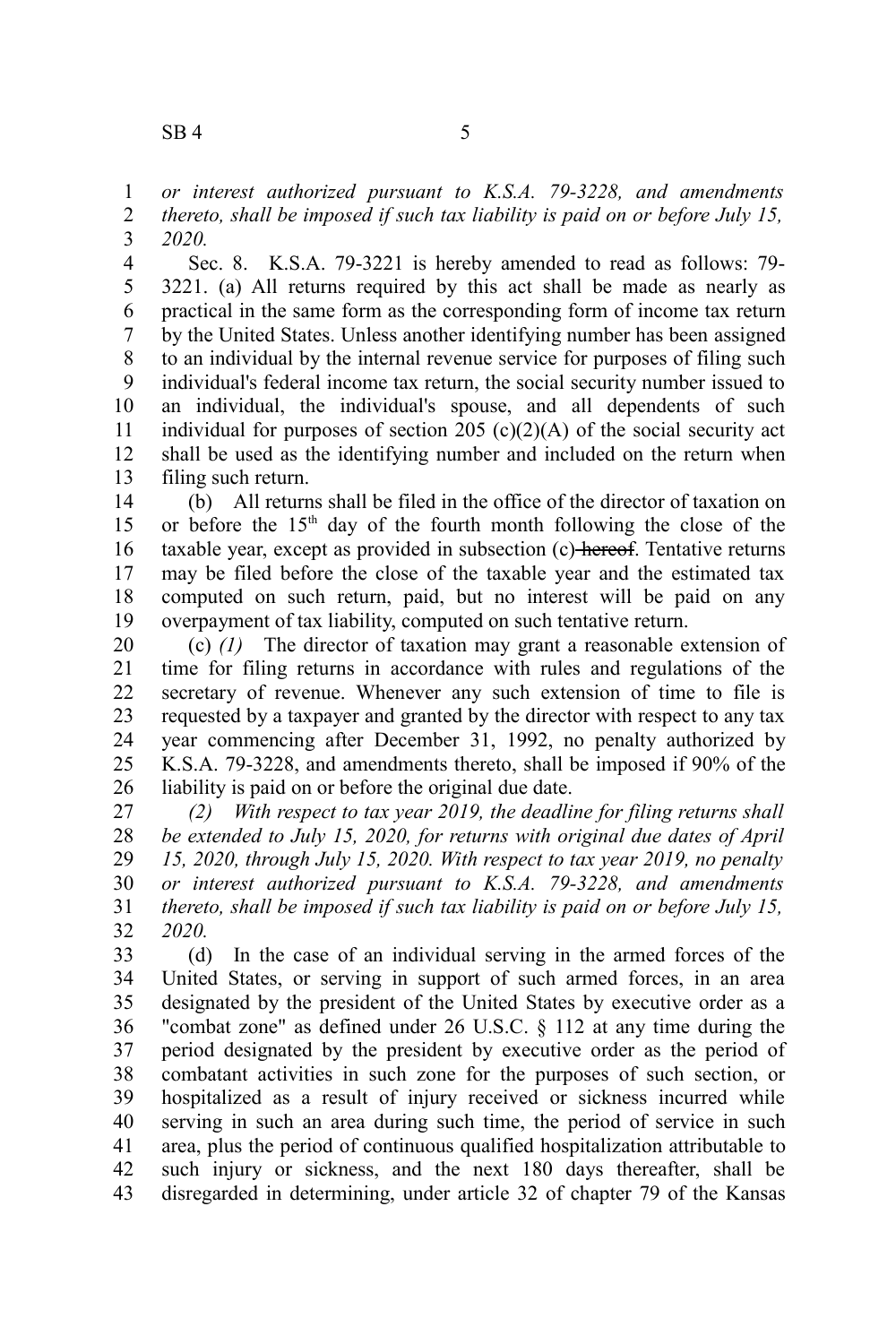Statutes Annotated, and amendments thereto, in respect to any tax liability, including any interest, penalty, additional amount, or addition to the tax, of such individual: 1 2 3

(1) Whether any of the following acts was performed within the time prescribed therefor: (A) Filing any return of income tax; (B) payment of any income tax or installment thereof; (C) filing a notice of appeal with the director of taxation or the state board of tax appeals for redetermination of a deficiency or for a review of a decision rendered by either the director or the state board of tax appeals; (D) allowance of a credit or refund of any income tax;  $(E)$  filing a claim for credit or refund of any income tax;  $(F)$ bringing suit upon any such claim for credit or refund; (G) assessment of any income tax; (H) giving or making any notice or demand for the payment of any income tax, or with respect to any liability to the state of Kansas in respect of any income tax; (I) collection, by the director of taxation or the director's agent, by warrant, levy or otherwise, of the amount of any liability in respect to any income tax; (J) bringing suit by the state of Kansas, or any officer on its behalf, in respect to any liability in respect of any income tax; and (K) any other act required or permitted under the Kansas income tax act specified in rules and regulations adopted by the secretary of revenue under this section; 4 5 6 7 8 9 10 11 12 13 14 15 16 17 18 19 20

21

(e) (1) Subsection (d) shall not apply for purposes of determining the amount of interest on any overpayment of tax. 22 23

(2) the amount of any credit or refund.

(2) If an individual is entitled to the benefits of subsection (d) with respect to any return and such return is timely filed, determined after the application of subsection (d), subsections  $(e)(5)$  and  $(e)(7)$  of K.S.A. 79- $32,105(d)$ ,  $(e)(5)$  and  $(e)(7)$ , and amendments thereto, shall not apply. 24 25 26 27

(f) The provisions of subsections (d) through (j) shall apply to the spouse of any individual entitled to the benefits of subsection (d). Except in the case of the combat zone designated for purposes of the Vietnam conflict, this subsection shall not cause subsections (d) through (j) to apply for any spouse for any taxable year beginning more than two years after the date designated under 26 U.S.C. § 112, and amendments thereto, as the date of termination of combatant activities in a combat zone. 28 29 30 31 32 33 34

(g) The period of service in the area referred to in subsection (d) shall include the period during which an individual entitled to benefits under subsection (d) is in a missing status, within the meaning of  $26 \text{ U.S.C. }$ §  $6013(f)(3)$ . 35 36 37 38

(h) (1) Notwithstanding the provisions of subsection (d), any action or proceeding authorized by K.S.A. 79-3229, and amendments thereto, as well as any other action or proceeding authorized by law in connection therewith, may be taken, begun or prosecuted. In any other case in which the secretary determines that collection of the amount of any assessment 39 40 41 42 43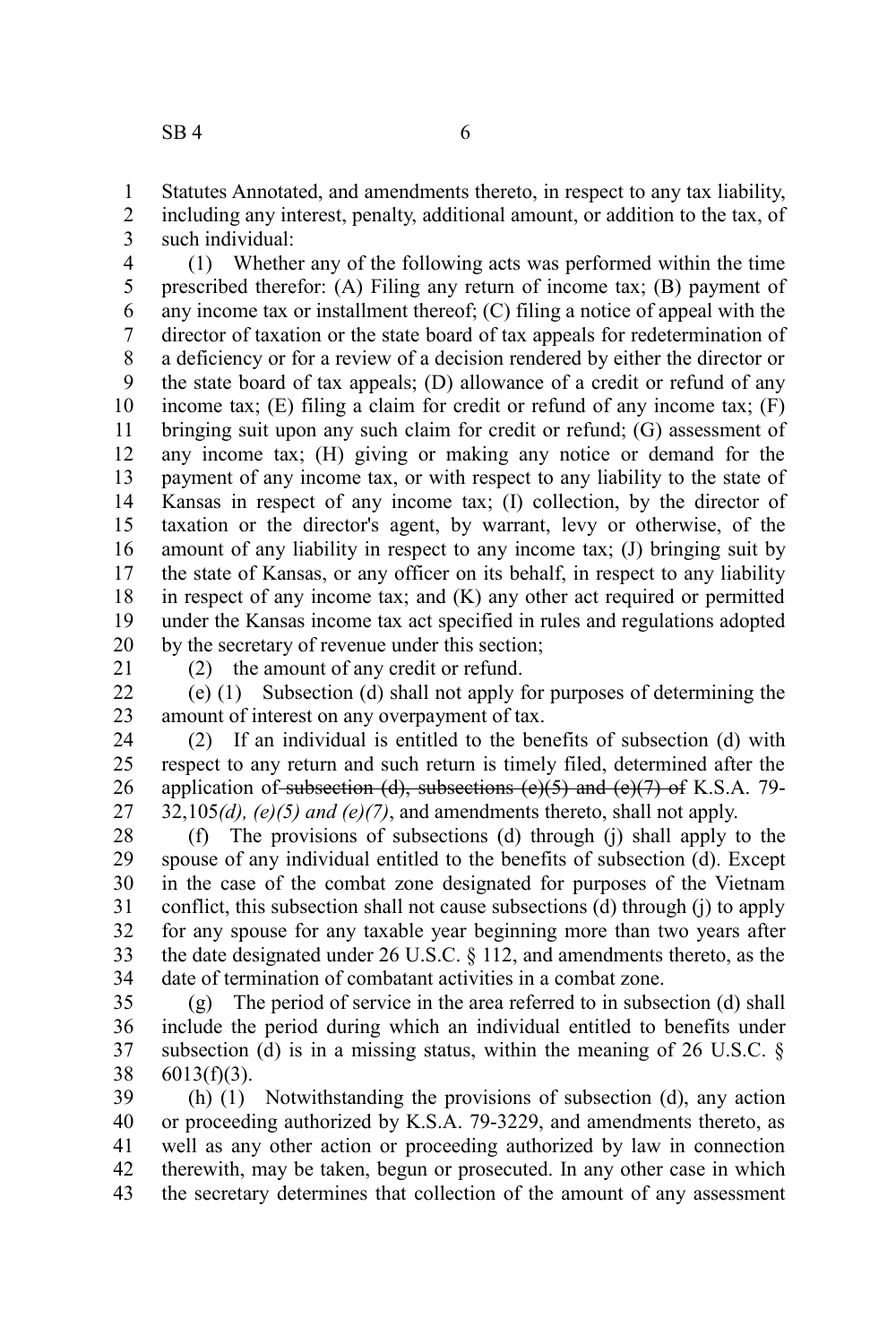would be jeopardized by delay, the provisions of subsection (d) shall not operate to stay collection of such amount by levy or otherwise as authorized by law. There shall be excluded from any amount assessed or collected pursuant to this subsection the amount of interest, penalty, additional amount, and addition to the tax, if any, in respect of the period disregarded under subsection (d). In any case to which this subsections *subsection* relates, if the secretary is required to give any notice to or make any demand upon any person, such requirement shall be deemed to be satisfied if the notice or demand is prepared and signed, in any case in which the address of such person last known to the secretary is in an area for which United States post offices under instructions of the postmaster general are not, by reason of the combatant activities, accepting mail for delivery at the time the notice or demand is signed. In such case the notice or demand shall be deemed to have been given or made upon the date it is signed. 1 2 3 4 5 6 7 8 9 10 11 12 13 14 15

(2) The assessment or collection of any tax under the provisions of article 32 of chapter 79 of the Kansas Statutes Annotated, and amendments thereto, or any action or proceeding by or on behalf of the state in connection therewith, may be made, taken, begun or prosecuted in accordance with law, without regard to the provisions of subsection (d), unless prior to such assessment, collection, action or proceeding it is ascertained that the person concerned is entitled to the benefits of subsection (d). 16 17 18 19 20 21 22 23

(i) (1) Any individual who performed Desert Shield services, and the spouse of such individual, shall be entitled to the benefits of subsections (d) through (j) in the same manner as if such services were services referred to in subsection (d). 24 25 26 27

(2) For purposes of this subsection, the term "Desert Shield services" means any services in the armed forces of the United States or in support of such armed forces if: 28 29 30

(A) Such services are performed in the area designated by the president as the "Persian Gulf Desert Shield area"; and 31 32

(B) such services are performed during the period beginning on August 2, 1990, and ending on the date on which any portion of the area referred to in subsection  $(i)(2)(A)$  is designated by the president as a combat zone pursuant to 26 U.S.C. § 112. 33 34 35 36

(j) For purposes of subsection (d), the term "qualified hospitalization" means: 37 38

39

(1) Any hospitalization outside the United States; and

(2) any hospitalization inside the United States, except that not more than five years of hospitalization may be taken into account under this subsection. This subsection shall not apply for purposes of applying subsections (d) through (j) with respect to the spouse of an individual 40 41 42 43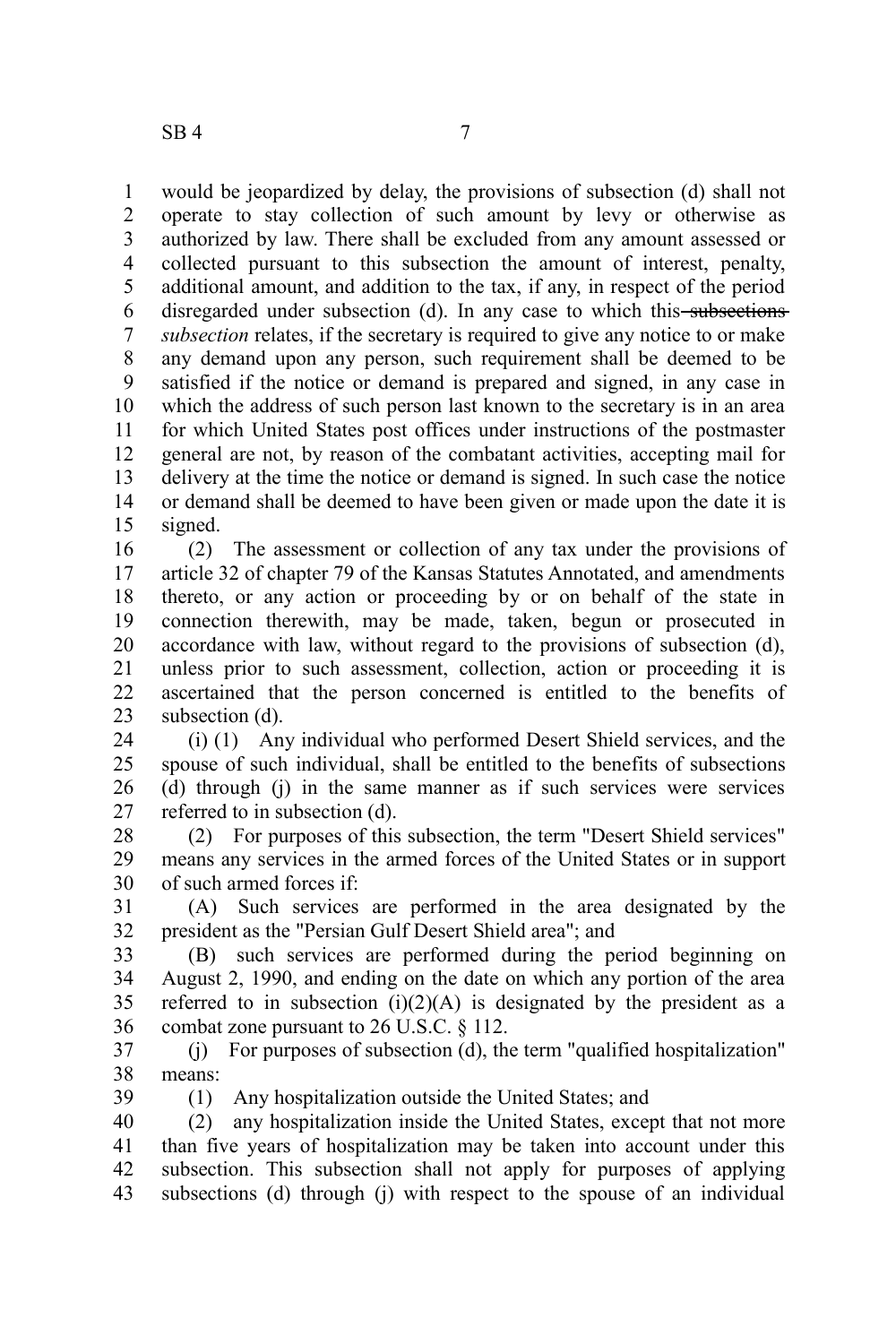entitled to the benefits of subsection (d). 1

Sec. 9. K.S.A. 79-3225 is hereby amended to read as follows: 79- 3225. (a) All taxes imposed under the provisions of the "Kansas income tax act" shall be paid on the  $15<sup>th</sup>$  day of the fourth month following the close of the taxable year*, except with respect to tax year 2019, such taxes shall be paid on or before July 15, 2020, if the return was due on or before July 15, 2020*. When the tax as shown to be due on a return is less than \$5, such tax shall be canceled and no payment need be remitted by the taxpayer. 2 3 4 5 6 7 8 9

(b) The director of taxation may extend the time for payment of the tax, or any installment thereof, for a reasonable period of time not to exceed six months from the date fixed for payment thereof. Such extension may exceed six months in the case of a taxpayer who is abroad. Interest shall be charged at the rate prescribed by K.S.A. 79-2968(a) and amendments thereto for the period of such extension. 10 11 12 13 14 15

New Sec. 10. (a) On or before June 15 each year, the county clerk shall calculate the revenue neutral rate for each taxing subdivision and include such revenue neutral rate on the notice of the estimated assessed valuation provided to each taxing subdivision for budget purposes. The director of accounts and reports shall modify the prescribed budget information form to show the revenue neutral rate. 16 17 18 19 20 21

(b) No tax rate in excess of the revenue neutral rate shall be levied by the governing body of any taxing subdivision unless a resolution or ordinance has been approved by the governing body according to the following procedure:  $22$ 23 24 25

(1) The governing body shall publish notice of its proposed intent to exceed the revenue neutral rate on the website of the governing body, if the governing body maintains a website, at least 10 days in advance of the public hearing. The notice shall include, but not be limited to, its proposed tax rate, its revenue neutral rate and the date, time and location of the public hearing. 26 27 28 29 30 31

(2) On or before July 15, the governing body shall notify the county clerk of its proposed intent to exceed the revenue neutral rate and provide the date, time and location of the public hearing and its proposed tax rate. The county clerk shall notify each taxpayer with property in the taxing subdivision, by mail directed to the taxpayer's last known address, of the proposed intent to exceed the revenue neutral rate at least 10 days in advance of the public hearing. Alternatively, the county clerk may transmit the notice to the taxpayer by electronic means at least 10 days in advance of the public hearing, if such taxpayer and county clerk have consented in writing to service by electronic means. Costs associated with the notice shall be borne by the taxing subdivision with payment due to the county clerk by December 31. The county clerk shall consolidate the required 32 33 34 35 36 37 38 39 40 41 42 43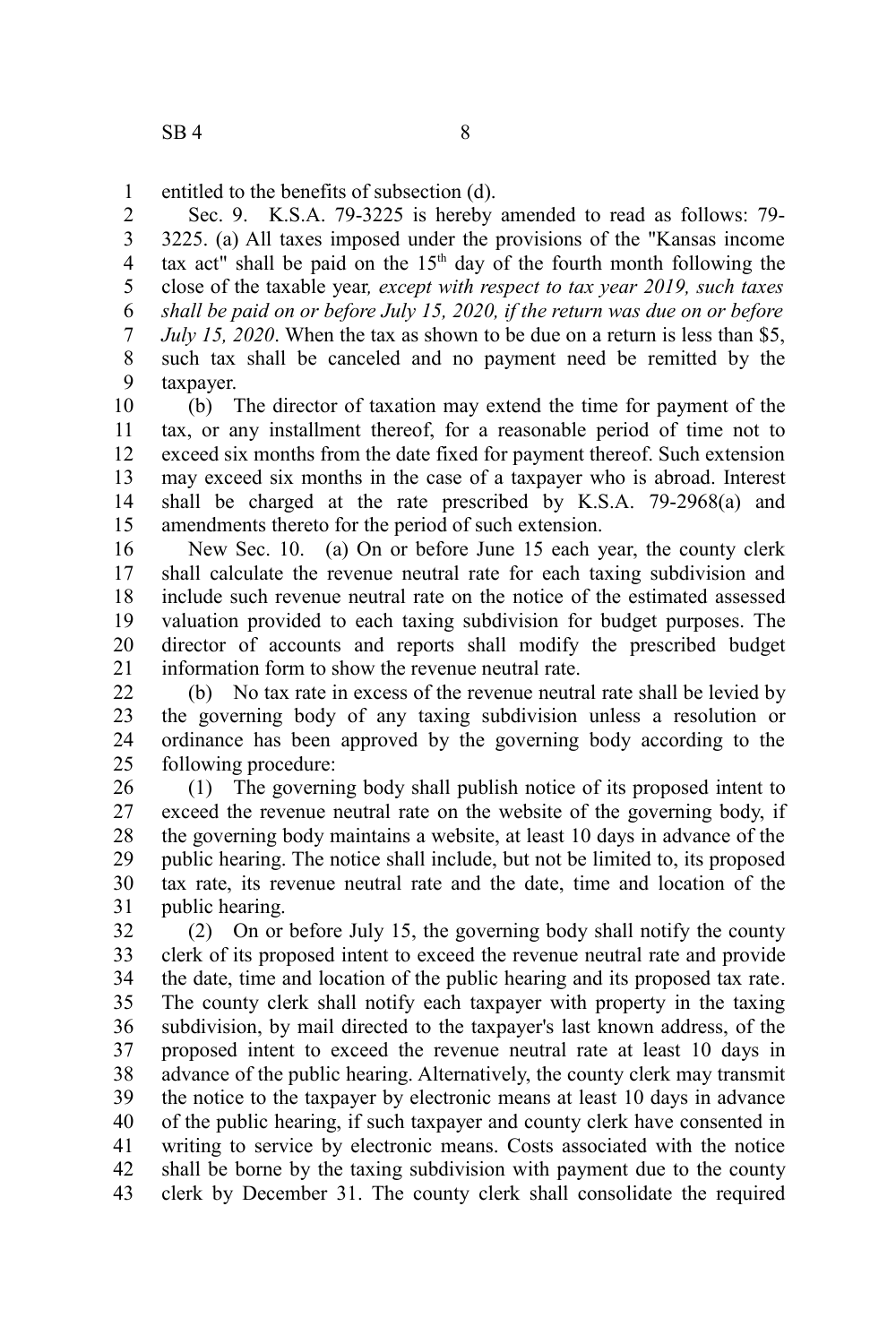information for all taxing subdivisions relevant to the taxpayer's property on one notice. The notice shall include, but not be limited to: 1 2

3

(A) The revenue neutral rate;

(B) the proposed property tax revenue needed to fund the proposed budget; 4 5

(C) the proposed tax rate based upon the proposed budget and the current year's total assessed valuation; 6 7

(D) the tax rate and property tax of the taxing subdivision on the taxpayer's property from the previous year's tax statement; 8 9

(E) the proposed percent change in the tax rate between the previous year's tax rate and the proposed tax rate for the current year; 10 11

(F) the appraised value and assessed value of the taxpayer's property for the current year; 12 13

(G) the estimates of the tax for the current tax year on the taxpayer's property based on the revenue neutral rate and the proposed tax rate; and 14 15

16

(H) the date, time and location of the public hearing.

(3) The public hearing to consider exceeding the revenue neutral rate shall be held on or before September 10. The governing body shall provide interested taxpayers desiring to be heard an opportunity to present oral testimony within reasonable time limits and without unreasonable restriction on the number of individuals allowed to make public comment. The public hearing may be conducted in conjunction with the proposed budget hearing pursuant to K.S.A. 79-2929, and amendments thereto, if the governing body otherwise complies with all requirements of this section. 17 18 19 20 21 22 23 24 25

(4) A majority vote of the governing body, by the adoption of a resolution or ordinance to approve exceeding the revenue neutral rate, shall be required prior to adoption of a proposed budget that will result in a tax rate in excess of the revenue neutral rate. Such vote of the governing body shall be conducted at the public hearing after the governing body has heard from interested taxpayers. 26 27 28 29 30 31

(c) Any governing body subject to the provisions of this section that does not comply with subsection (b) shall refund to taxpayers any property taxes over-collected based on the amount of the levy that was in excess of the revenue neutral rate. The provisions of this subsection shall not be construed as prohibiting any other remedies available under the law. 32 33 34 35 36

(d) The provisions of this section shall not apply to school districts organized and operating under the laws of this state. 37 38

(e) If the governing body of a taxing subdivision must conduct a public hearing to approve exceeding the revenue neutral rate under this section, the governing body of the taxing subdivision shall certify, on or before September 20, to the proper county clerk the amount of ad valorem tax to be levied. 39 40 41 42 43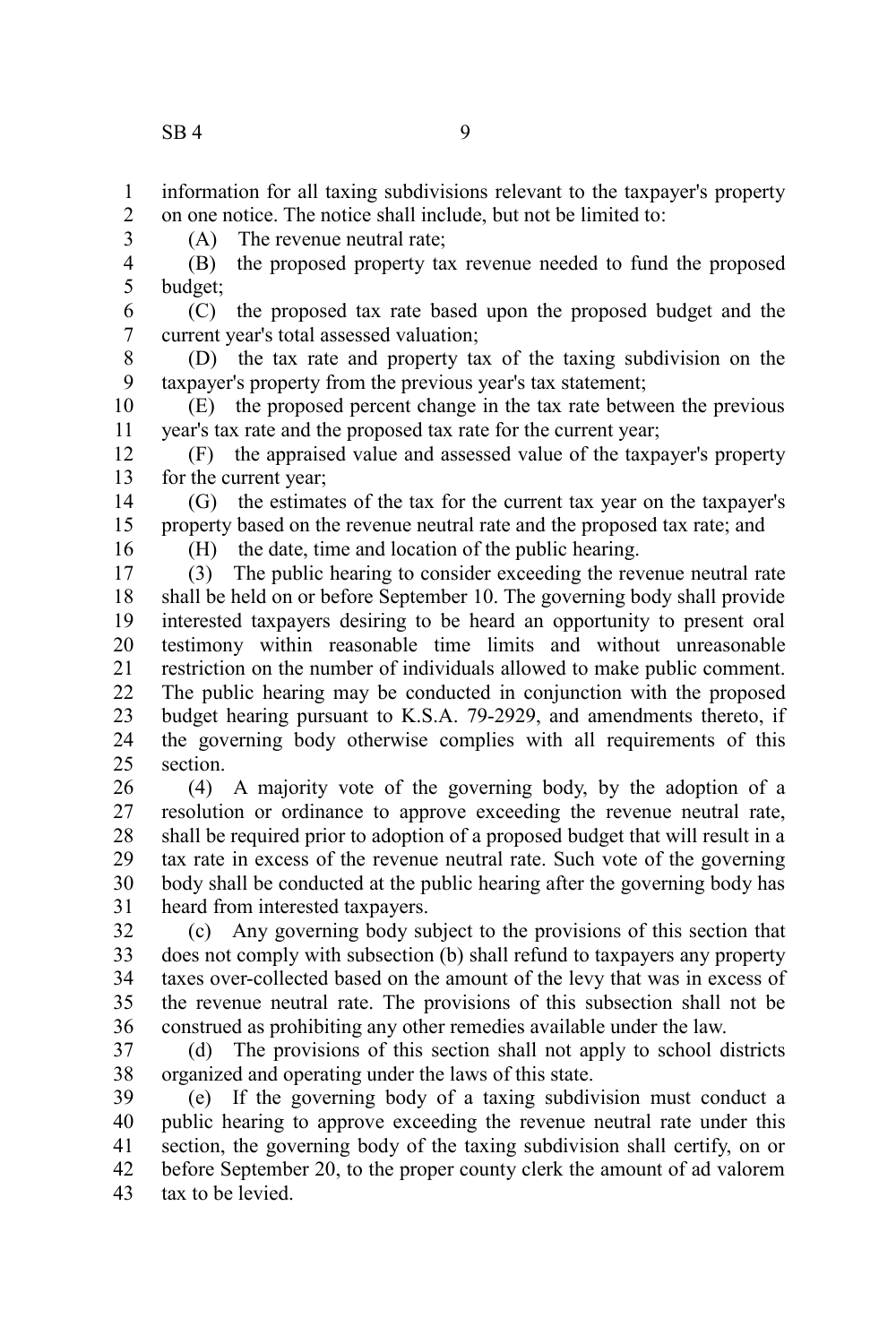(f) As used in this section: 1

(1) "Taxing subdivision" means any political subdivision of the state that levies an ad valorem tax on property. 2 3

(2) "Revenue neutral rate" means the tax rate for the current tax year that would generate the same property tax revenue as levied the previous tax year using the current tax year's total assessed valuation. To calculate the revenue neutral rate, the county clerk shall divide the property tax revenue for such taxing subdivision levied for the previous tax year by the total of all taxable assessed valuation in such taxing subdivision for the current tax year, and then multiply the quotient by 1,000 to express the rate in mills. The revenue neutral rate shall be expressed to the third decimal place. 4 5 6 7 8 9 10 11 12

(g) The provisions of this section shall take effect and be in force from and after January 1, 2021. 13 14

New Sec. 11. (a) Notwithstanding any provision of law to the contrary, no interest shall accrue on any unpaid property tax for tax year 2019 pursuant to K.S.A. 79-2004 and 79-2004a, and amendments thereto, from May 10, 2020, through August 10, 2020, nor shall the unpaid tax for tax year 2019 be considered delinquent during this period. 15 16 17 18 19

(b) With respect to any unpaid property tax for tax year 2019 due pursuant to K.S.A. 79-2004 and 79-2004a, and amendments thereto, the county shall waive any fees, expenses and costs relating to delinquent property tax collection procedures that the county charged to the taxpayer prior to August 11, 2020. 20 21 22 23 24

(c) The county may refund, credit or retain any interest, fees, expenses or costs collected prior to the effective date of this act if the total amount collected is equal to or less than \$25 for each delinquent property. 25 26 27

Sec. 12. K.S.A. 79-1460 is hereby amended to read as follows: 79- 1460. (a) The county appraiser shall notify each taxpayer in the county annually on or before March 1 for real property and May 1 for personal property, by mail directed to the taxpayer's last known address, of the classification and appraised valuation of the taxpayer's property, except that, the valuation for all real property shall not be increased unless the record of the latest physical inspection was reviewed by the county or district appraiser, and documentation exists to support such increase in valuation in compliance with the directives and specifications of the director of property valuation, and such record and documentation is available to the affected taxpayer. *The valuation for all real property also shall not be increased solely as the result of normal repair, replacement or maintenance of existing structures, equipment or improvements on the property. For purposes of this section, "normal repair, replacement or maintenance" does not include new construction as defined in this section.* For the next two taxable years following the taxable year that the valuation 28 29 30 31 32 33 34 35 36 37 38 39 40 41 42 43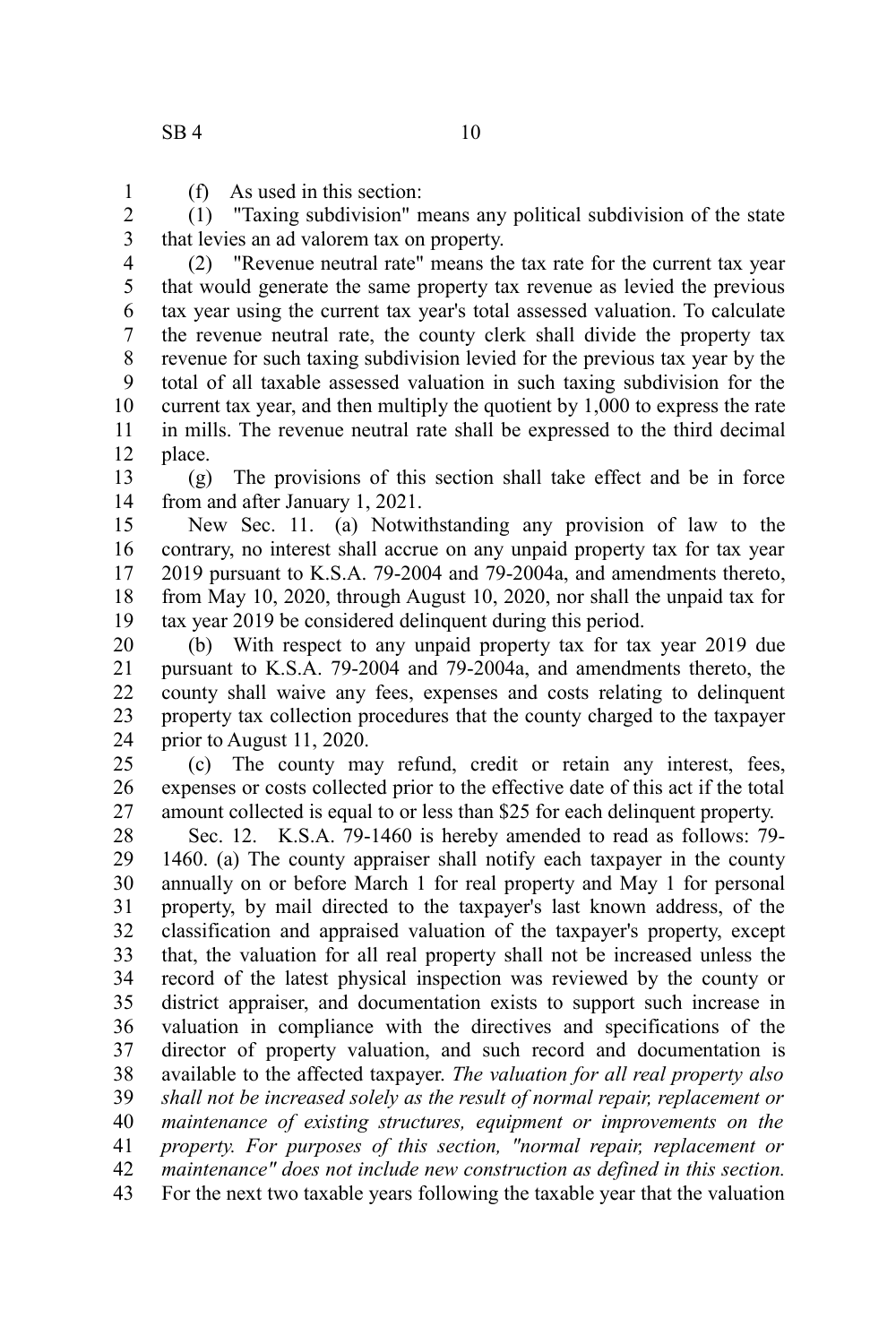$SB4$  11

for commercial real property has been reduced due to a final determination made pursuant to the valuation appeals process, the county appraiser shall review the computer-assisted mass-appraisal of the property and if the valuation in either of those two years exceeds the value of the previous year by more than 5%, excluding new construction, change in use or change in classification, the county appraiser shall either: (1) Adjust the valuation of the property based on the information provided in the previous appeal; or (2) order an independent fee simple appraisal of the property to be performed by a Kansas certified real property appraiser. As used in this section, "new construction" means the construction of any new structure or improvements or the remodeling or renovation of any existing structures or improvements on real property. When the valuation for real property has been reduced due to a final determination made pursuant to the valuation appeals process for the prior year, and the county appraiser has already certified the appraisal rolls for the current year to the county clerk pursuant to K.S.A. 79-1466, and amendments thereto, the county appraiser may amend the appraisal rolls and certify the changes to the county clerk to implement the provisions of this subsection and reduce the valuation of the real property to the prior year's final determination, except that such changes shall not be made after October 31 of the current year. For the purposes of this section and in the case of real property, the term "taxpayer" shall be deemed to be the person in ownership of the property as indicated on the records of the office of register of deeds or county clerk and, in the case where the real property or improvement thereon is the subject of a lease agreement, such term shall also be deemed to include the lessee of such property if the lease agreement has been recorded or filed in the office of the register of deeds. Such notice shall specify separately both the previous and current appraised and assessed values for each property class identified on the parcel. Such notice shall also contain the uniform parcel identification number prescribed by the director of property valuation. Such notice shall also contain a statement of the taxpayer's right to appeal, the procedure to be followed in making such appeal and the availability without charge of the guide devised pursuant to subsection (b). Such notice may, and if the board of county commissioners so require, shall provide the parcel identification number, address and the sale date and amount of any or all sales utilized in the determination of appraised value of residential real property. In any year in which no change in appraised valuation of any real property from its appraised valuation in the next preceding year is determined, an alternative form of notification which has been approved by the director of property valuation may be utilized by a county. Failure to timely mail or receive such notice shall in no way invalidate the classification or appraised valuation as changed. The secretary of revenue shall adopt rules and regulations necessary to 1 2 3 4 5 6 7 8 9 10 11 12 13 14 15 16 17 18 19 20 21 22 23 24 25 26 27 28 29 30 31 32 33 34 35 36 37 38 39 40 41 42 43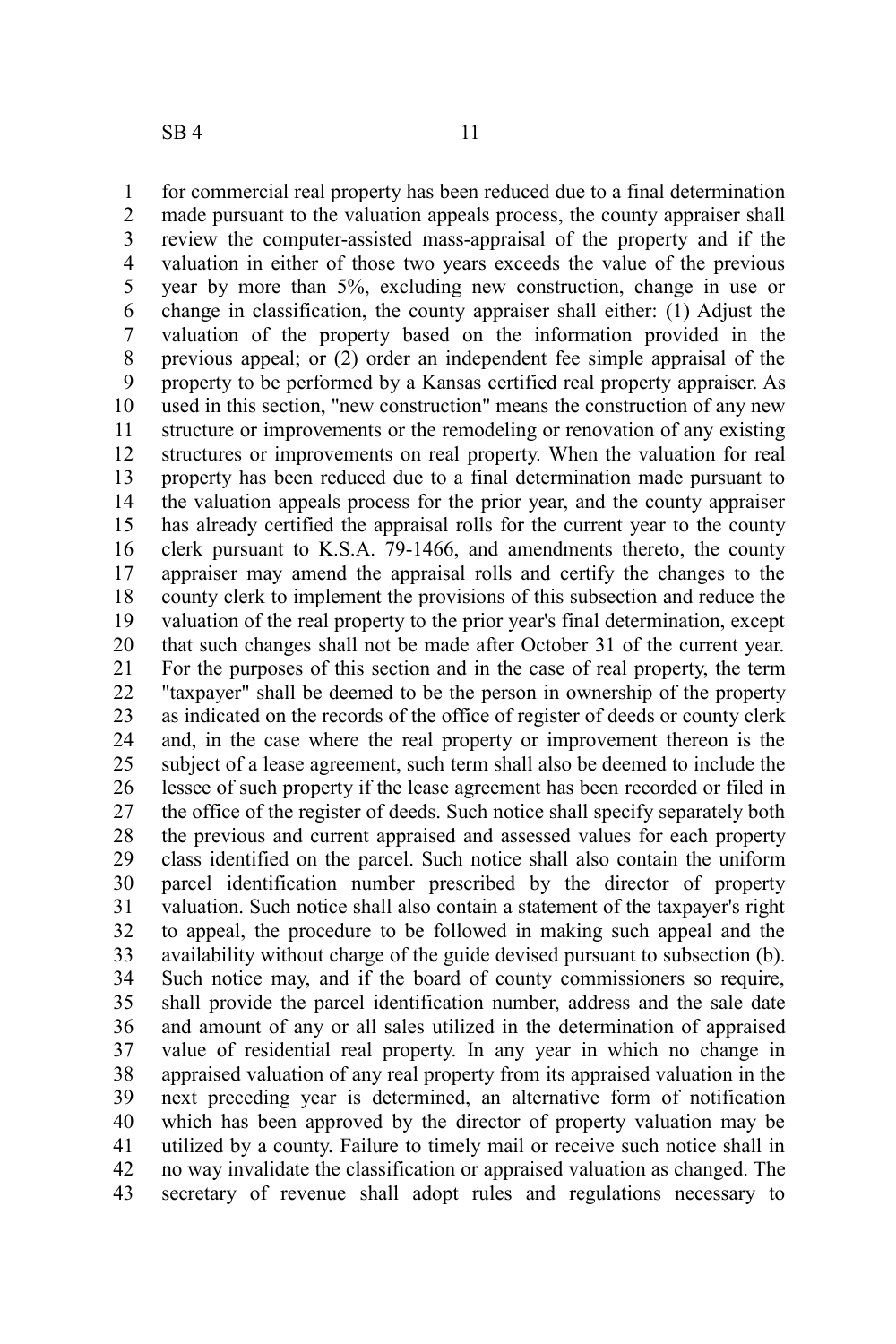implement the provisions of this section. 1

(b) For all taxable years commencing after December 31, 1999, there shall be provided to each taxpayer, upon request, a guide to the property tax appeals process. The director of the division of property valuation shall devise and publish such guide, and shall provide sufficient copies thereof to all county appraisers. Such guide shall include but not be limited to: (1) A restatement of the law which pertains to the process and practice of property appraisal methodology, including the contents of K.S.A. 79-503a and 79-1460, and amendments thereto; (2) the procedures of the appeals process, including the order and burden of proof of each party and time frames required by law; and (3) such other information deemed necessary to educate and enable a taxpayer to properly and competently pursue an appraisal appeal. 2 3 4 5 6 7 8 9 10 11 12 13

Sec. 13. K.S.A. 79-1801 is hereby amended to read as follows: 79- 1801. (a) Except as provided by subsection (b), each year the governing body of any city, the trustees of any township, the board of education of any school district and the governing bodies of all other taxing subdivisions shall certify, on or before August 25, to the proper county clerk the amount of ad valorem tax to be levied. Thereupon, the county clerk shall place the tax upon the tax roll of the county, in the manner prescribed by law, and the tax shall be collected by the county treasurer. The county treasurer shall distribute the proceeds of the taxes levied by each taxing subdivision in the manner provided by K.S.A. 12-1678a, and amendments thereto. 14 15 16 17 18 19 20 21 22 23 24

(b) *Prior to January 1, 2021,* if the governing body of a city or county must conduct an election for an increase in property tax to fund any appropriation or budget under K.S.A. 2019 Supp. 25-433a, and amendments thereto, the governing body of the city or county shall certify, on or before October 1, to the proper county clerk the amount of ad valorem tax to be levied. *On and after January 1, 2021, if the governing body of a taxing subdivision must conduct a public hearing to approve exceeding the revenue neutral rate under section 10, and amendments thereto, the governing body of the taxing subdivision shall certify, on or before September 20, to the proper county clerk the amount of ad valorem tax to be levied.* 25 26 27 28 29 30 31 32 33 34 35

Sec. 14. K.S.A. 79-2302 is hereby amended to read as follows: 79- 2302. *(a) Except as provided in subsection (b),* between July 1 and July 10 of each year, the county treasurer shall prepare a list of all real estate subject to sale, describing the real estate in the same manner as described of record in the office of the county clerk or the register of deeds of the county in which the real estate is located. The county treasurer also shall prepare an accompanying notice stating that the county treasurer will sell the real estate described in the list to the county for the amount of the 36 37 38 39 40 41 42 43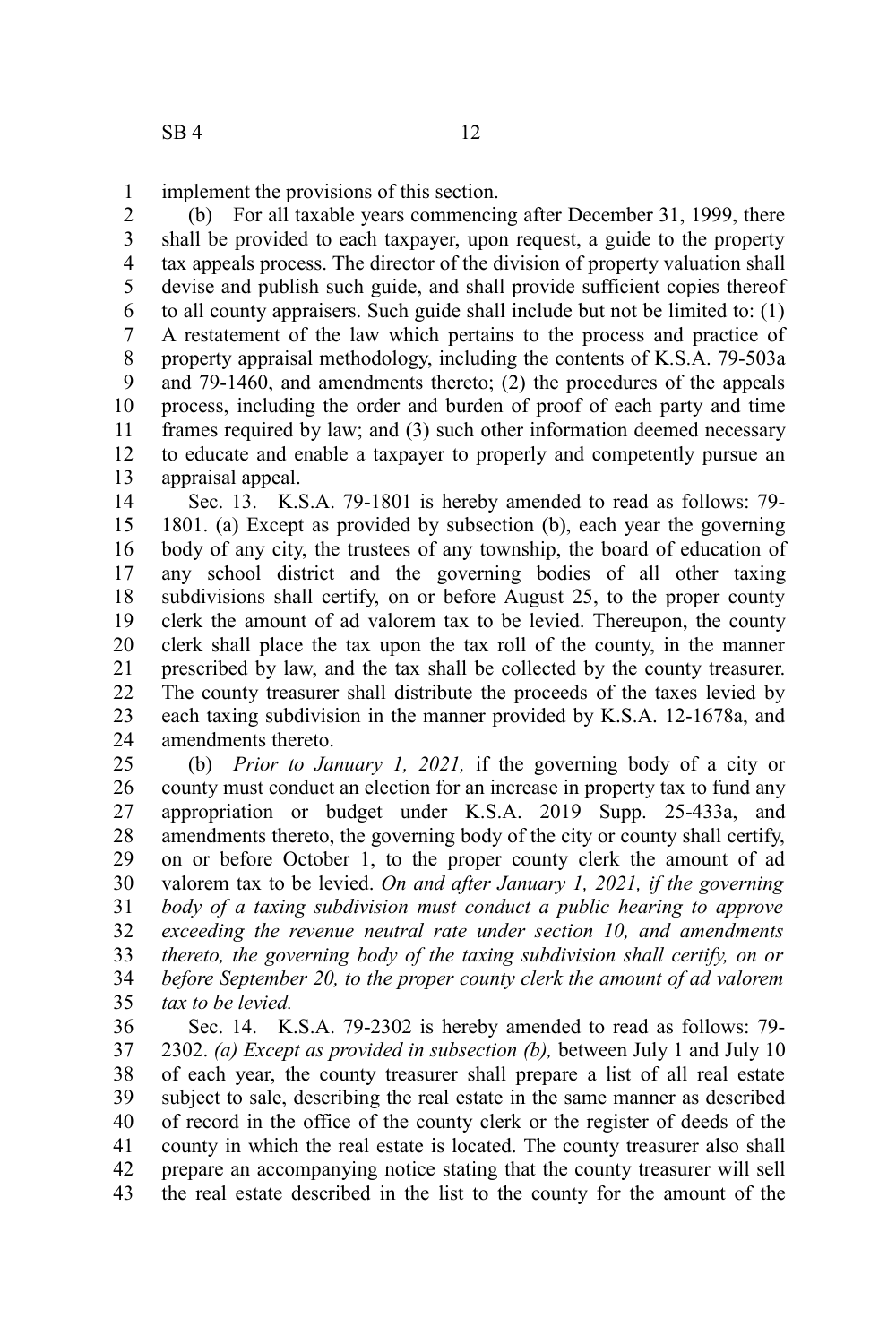delinquent taxes and legal charges due on the real estate and that the sale will be on or after the first Tuesday of September following publication of the notice under K.S.A. 79-2303, and amendments thereto. The list shall show the names of the owners of the real estate, as shown of record in the office of the county clerk or the register of deeds of the county in which the real estate is located, the description and address, if available, of each tract or parcel of land and the total of the amount of unpaid taxes upon each tract or parcel. If any county treasurer at any time discovers that any tract or lot of real estate has not been put on the list of delinquent taxes and not sold for any preceding year, the treasurer shall be required to place the omitted tract or lot on the list of delinquent taxes for the current year, and sell the tract or lot as directed by this act in other cases. 1 2 3 4 5 6 7 8 9 10 11 12

*(b) For tax year 2019, between August 11, 2020, and August 21, 2020, the county treasurer shall prepare such list of all real estate subject to sale that lists all real estate for which the 2019 taxes have not been paid in full on or before August 10, 2020.* 13 14 15 16

Sec. 15. K.S.A. 79-2303 is hereby amended to read as follows: 79- 2303. (a) The county treasurer shall cause the notice and list prepared under K.S.A. 79-2302, and amendments thereto, to be published in the official county newspaper or in a newspaper of general circulation in the county in accordance with the provisions of K.S.A. 64-101, and amendments thereto. *Except as provided in subsection (b),* the notice and list shall be submitted to the newspaper on or before August 1 of each year and shall be published once each week for three consecutive weeks immediately prior to the week when the day of sale will occur. The county treasurer also shall cause a copy of the list and notice to be posted in some conspicuous place in the county treasurer's office. The cost of publication of the notice and list shall be paid from the general fund of the county, and a \$15 fee for each tract or lot shall be added to the tax due for the tract or lot as part of the costs of collection. The fee shall be collected in the manner provided for the collection of the unpaid taxes. 17 18 19 20 21 22 23 24 25 26 27 28 29 30 31

*(b) With respect to tax year 2019, the notice and list shall be submitted to the newspaper on or before September 1, 2020, and shall be published once each week for three consecutive weeks immediately prior to the week when the day of sale will occur. The county treasurer shall advertise and sell such real estate on or before the fourth Monday of October 2020, and such advertisement and sale shall conform in all respects to the provisions of this act and shall be as binding and valid as if such sale had been made on the first Tuesday of September.* 32 33 34 35 36 37 38 39

Sec. 16. K.S.A. 79-2925c is hereby amended to read as follows: 79- 2925c. (a) (1) On and after January 1, 2017, *and prior to January 1, 2021,* the governing body of any city or county shall not approve any appropriation or budget which provides for funding by property tax 40 41 42 43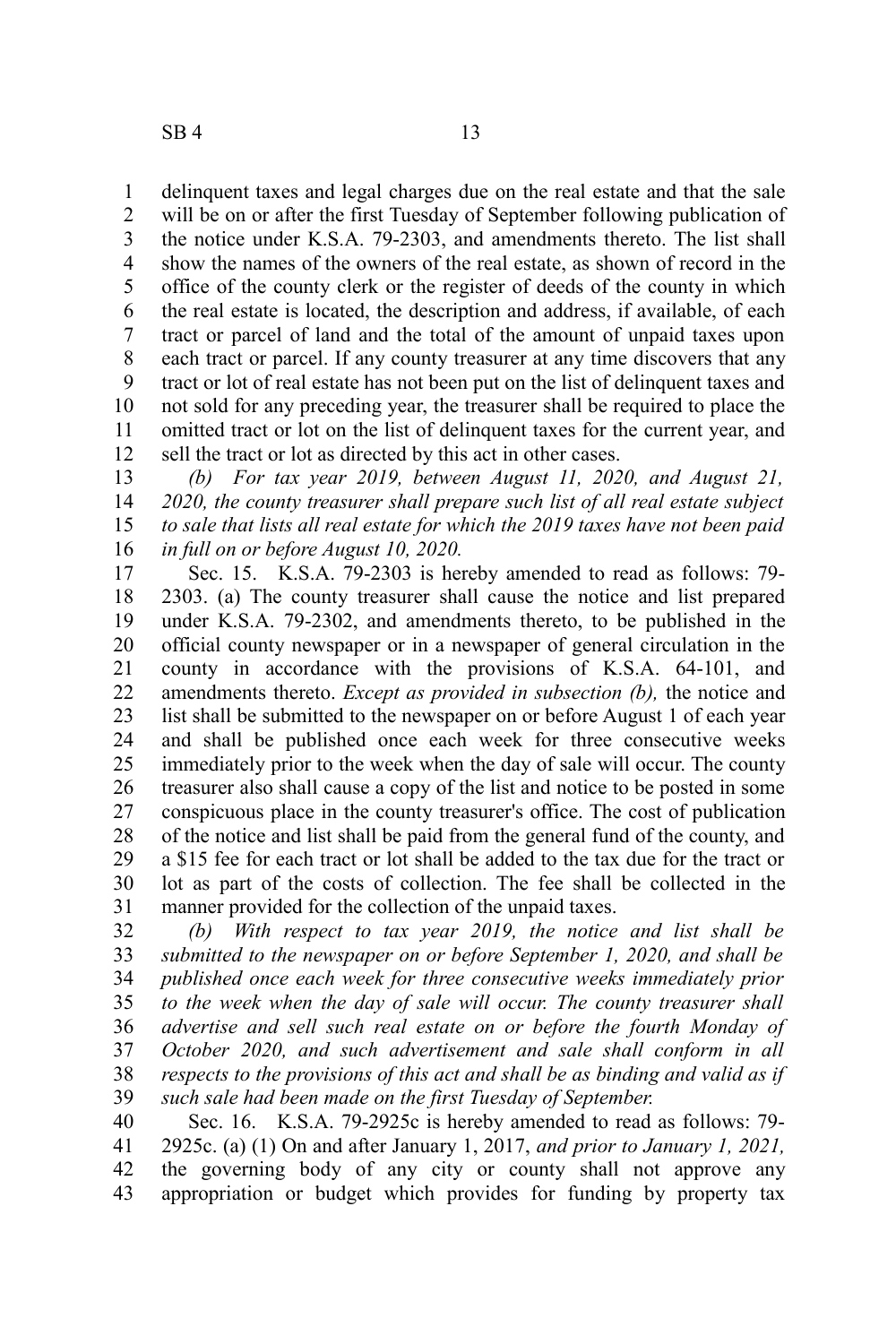revenues in an amount exceeding that of the next preceding year as adjusted to reflect the average changes in the consumer price index for all urban consumers as published by the United States department of labor for the preceding five calendar years, which shall not be less than zero, unless the city or county approves the appropriation or budget with the adoption of a resolution and such resolution has been submitted to and approved by a majority of the qualified electors of the city or county voting at an election called and held thereon, except as otherwise provided. 1 2 3 4 5 6 7 8

(2) The election shall be called and held in the manner provided by K.S.A. 10-120, and amendments thereto, and may be: 9 10

(A) Held at the next regularly scheduled election to be held in August or November; 11 12

(B) may be a mail ballot election, conducted in accordance with K.S.A. 25-431 et seq., and amendments thereto; or 13 14

(C) may be a special election called by the city or county. Nothing in this subsection shall prevent any city or county from holding more than one election in any year. The city or county requesting the election shall be responsible for paying all costs associated with conducting the election. 15 16 17 18

(b) A resolution by the governing body of a city or county otherwise required by the provisions of this section shall not be required to be approved by an election required by subsection (a) under the following circumstances: 19 20 21  $22$ 

(1) Increased property tax revenues that, in the current year, are produced and attributable to the taxation of: 23 24

(A) The construction of any new structures or improvements or the remodeling or renovation of any existing structures or improvements on real property, which shall not include any ordinary maintenance or repair of any existing structures or improvements on the property; 25 26 27 28

29

(B) increased personal property valuation; (C) real property located within added jurisdictional territory; 30

31 32

(D) real property which has changed in use; (E) expiration of any abatement of property from property tax; or

(F) expiration of a tax increment financing district, rural housing incentive district, neighborhood revitalization area or any other similar property tax rebate or redirection program. 33 34 35

36

(2) Increased property tax revenues that will be spent on:

(A) Bond, temporary notes, no fund warrants, state infrastructure loans and interest payments not exceeding the amount of ad valorem property taxes levied in support of such payments, and payments made to a public building commission and lease payments but only to the extent such payments were obligations that existed prior to July 1, 2016; 37 38 39 40 41

(B) payment of special assessments not exceeding the amount of ad valorem property taxes levied in support of such payments; 42 43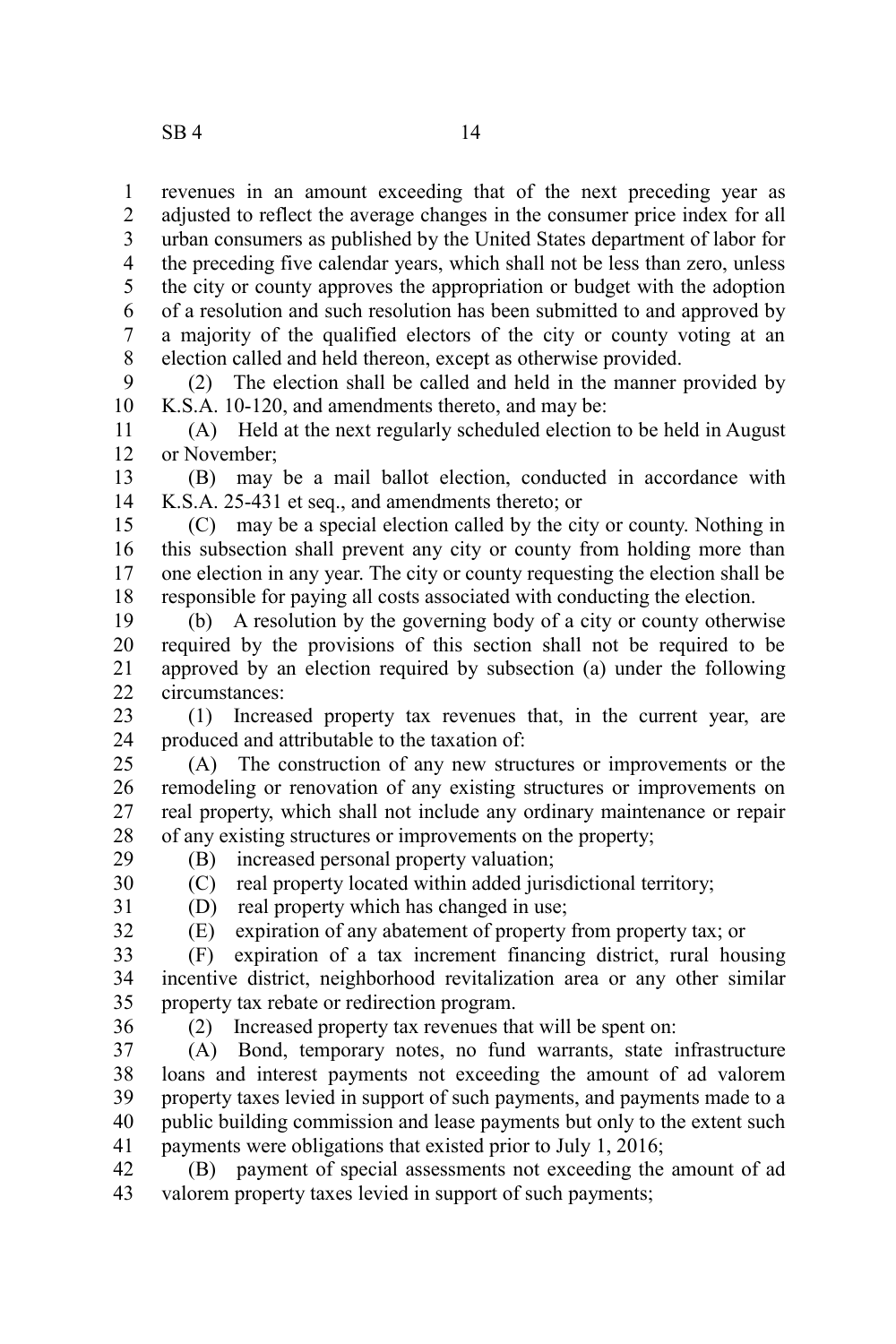(C) court judgments or settlements of legal actions against the city or county and legal costs directly related to such judgments or settlements; 1 2

(D) expenditures of city or county funds that are specifically mandated by federal or state law with such mandates becoming effective on or after July 1, 2015, and loss of funds from federal sources after January 1, 2017, where the city or county is contractually obligated to provide a service; 3 4 5 6 7

(E) expenses relating to a federal, state or local disaster or federal, state or local emergency, including, but not limited to, a financial emergency, declared by a federal or state official. The board of county commissioners may request the governor to declare such disaster or emergency; or 8 9 10 11 12

(F) increased costs above the consumer price index for law enforcement, fire protection or emergency medical services. 13 14

(3) Any increased property tax revenues generated for law enforcement, fire protection or emergency medical services shall be expended exclusively for these purposes but shall not be used for the construction or remodeling of buildings. 15 16 17 18

(4) The property tax revenues levied by the city or county have declined: 19 20

(A) In one or more of the next preceding three calendar years and the increase in the amount of funding for the budget or appropriation from revenue produced from property taxes does not exceed the average amount of funding from such revenue of the next preceding three calendar years, adjusted to reflect changes in the consumer price index for all urban consumers as published by the United States department of labor for the preceding calendar year; or 21 22 23 24 25 26 27

(B) the increase in the amount of ad valorem tax to be levied is less than the change in the consumer price index plus the loss of assessed property valuation that has occurred as the result of legislative action, judicial action or a ruling by the board of tax appeals. 28 29 30 31

(5) Whenever a city or county is required by law to levy taxes for the financing of the budget of any political or governmental subdivision of this state that is not authorized by law to levy taxes on its own behalf, and the governing body of such city or county is not authorized or empowered to modify or reduce the amount of taxes levied therefore, the tax levies of the political or governmental subdivision shall not be included in or considered in computing the aggregate limitation upon the property tax levies of the city or county. 32 33 34 35 36 37 38 39

(6) Any tax levy increase as a result of another taxing entity being dissolved and all powers, responsibilities, duties and liabilities of the taxing entity have been transferred to a city located in the county in which the taxing entity is located, or to the county in which the taxing entity is 40 41 42 43